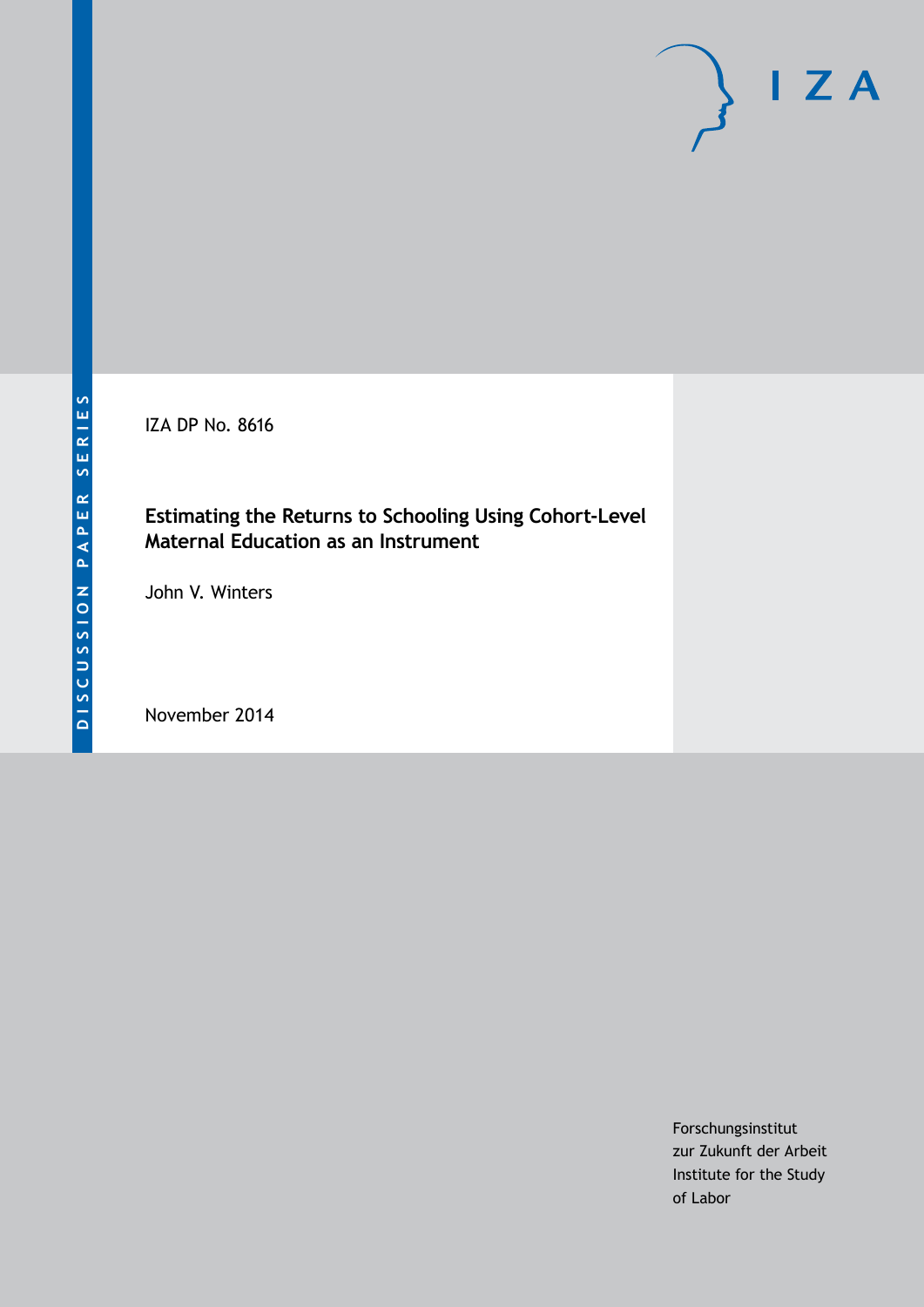# **Estimating the Returns to Schooling Using Cohort-Level Maternal Education as an Instrument**

**John V. Winters**

*Oklahoma State University and IZA*

Discussion Paper No. 8616 November 2014

IZA

P.O. Box 7240 53072 Bonn Germany

Phone: +49-228-3894-0 Fax: +49-228-3894-180 E-mail: [iza@iza.org](mailto:iza@iza.org)

Any opinions expressed here are those of the author(s) and not those of IZA. Research published in this series may include views on policy, but the institute itself takes no institutional policy positions. The IZA research network is committed to the IZA Guiding Principles of Research Integrity.

The Institute for the Study of Labor (IZA) in Bonn is a local and virtual international research center and a place of communication between science, politics and business. IZA is an independent nonprofit organization supported by Deutsche Post Foundation. The center is associated with the University of Bonn and offers a stimulating research environment through its international network, workshops and conferences, data service, project support, research visits and doctoral program. IZA engages in (i) original and internationally competitive research in all fields of labor economics, (ii) development of policy concepts, and (iii) dissemination of research results and concepts to the interested public.

IZA Discussion Papers often represent preliminary work and are circulated to encourage discussion. Citation of such a paper should account for its provisional character. A revised version may be available directly from the author.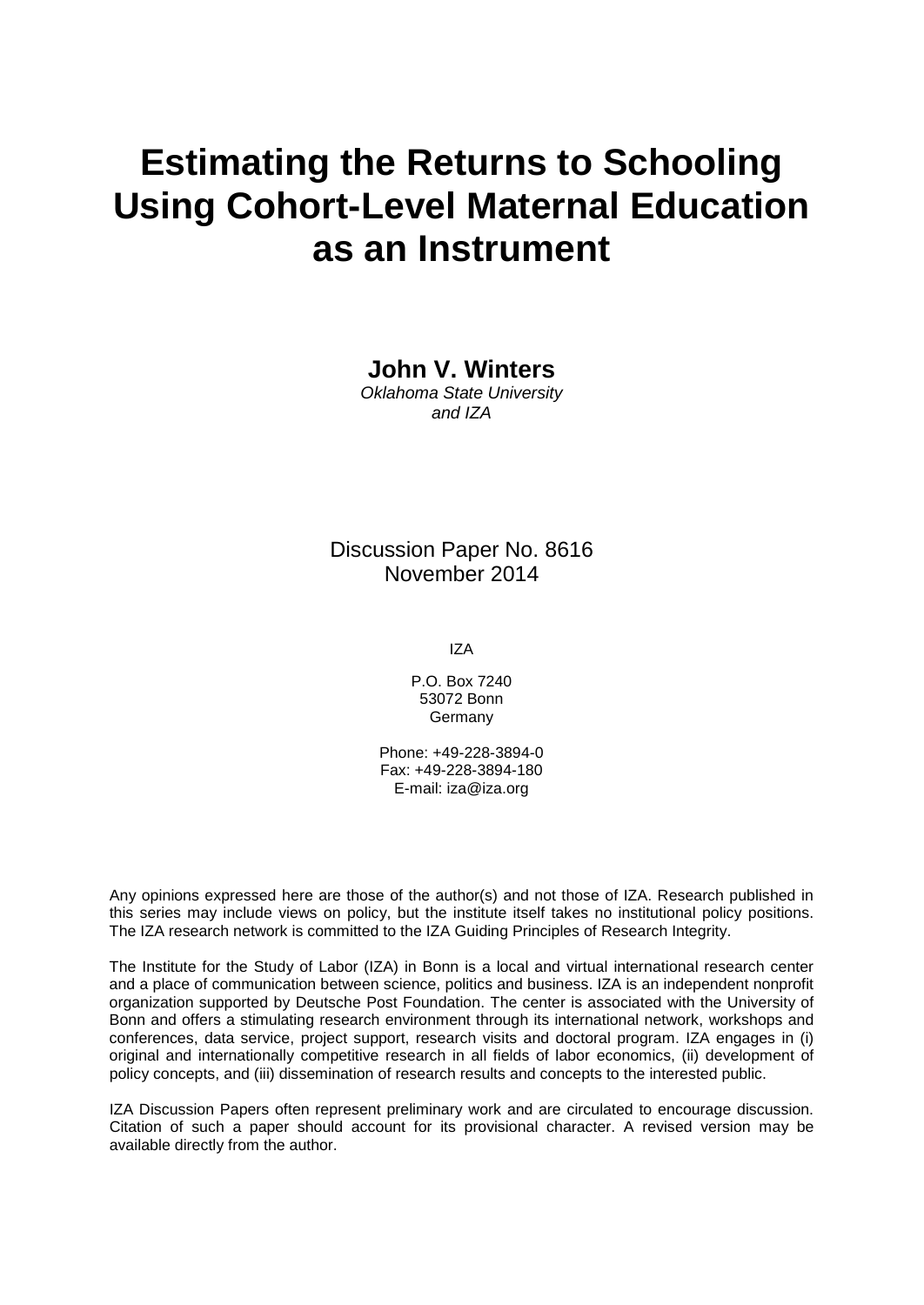IZA Discussion Paper No. 8616 November 2014

## **ABSTRACT**

## **Estimating the Returns to Schooling Using Cohort-Level Maternal Education as an Instrument**

Formal education is widely thought to be a major determinant of individual earnings. This paper uses the American Community Survey to examine the effect of formal schooling on worker wages. Given the potential endogeneity of education decisions, I instrument for individual schooling using cohort-level mean maternal years of schooling from previous decennial censuses. The instrumental variables results suggest that schooling has a significant positive effect on worker wages. Specifically, an additional year or schooling is estimated to increase hourly wages by 10 percent for men and 12.6 percent for women.

JEL Classification: J24, J31

Keywords: returns to schooling, education, human capital, wages, maternal education

Corresponding author:

John V. Winters Oklahoma State University 331 Business Building Stillwater, OK 74078-4011 USA E-mail: [jvwinte@okstate.edu](mailto:jvwinte@okstate.edu)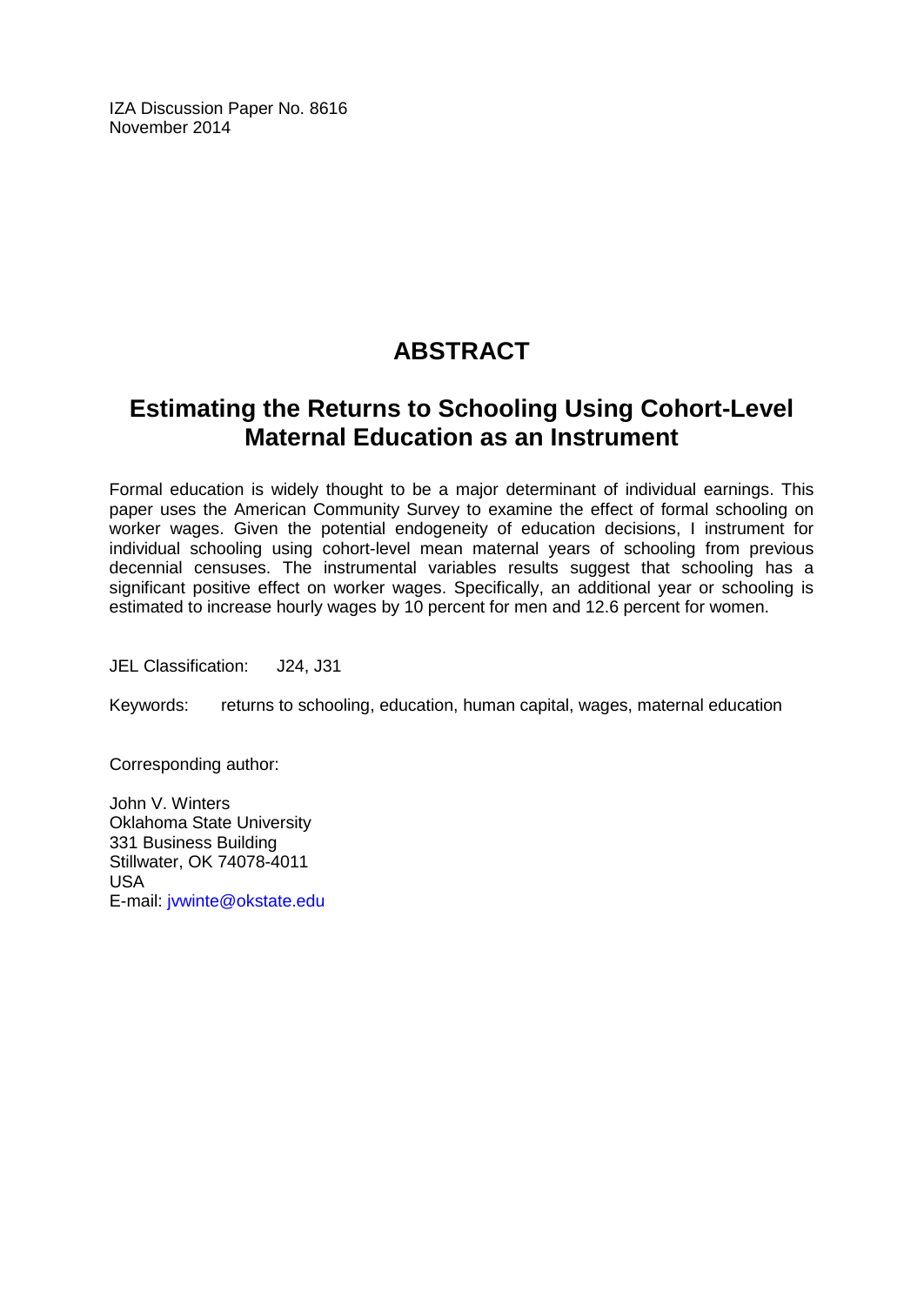#### **1. Introduction**

 $\overline{a}$ 

Numerous studies show that persons with higher schooling earn higher wages; see reviews by Card (1999) and Psacharopoulos and Patrinos (2004). The returns to education (RTE) literature largely focuses on causal effects of education on earnings. Estimating causal effects of education on earnings is complicated by the likelihood that persons with greater ability complete more education. Many studies try to directly control for ability and find that doing so reduces ordinary least squares (OLS) RTE estimates by roughly 10 percent (Card 1999). Researchers also attempt to estimate causal effects using instrumental variables (IV) and frequently find that IV estimates exceed OLS estimates (Card 1999).

This paper contributes to the literature estimating causal effects of education on earnings. I first use the 2006-2012 American Community Survey (ACS) to obtain OLS RTE estimates for non-Hispanic whites. I then estimate causal effects of education on wages utilizing a novel instrument based on cohort-level average maternal education from past censuses. I include birth state fixed effects, so identification comes from variation across cohorts within states. Researchers have used parental education as instruments for individual schooling (Hoogerheide et al. 2012), but to my knowledge other researchers have not used cohort-level variation in maternal education within states.<sup>1</sup> According to IV results, an additional year of schooling increases hourly wages by 10 percent for men and 12.6 percent for women. These estimates are similar to OLS estimates and well within the range of IV estimates from recent studies.

<sup>&</sup>lt;sup>1</sup> Winters (2014) uses a similar IV strategy to estimate the relationship between the production and stock of college graduates for US states.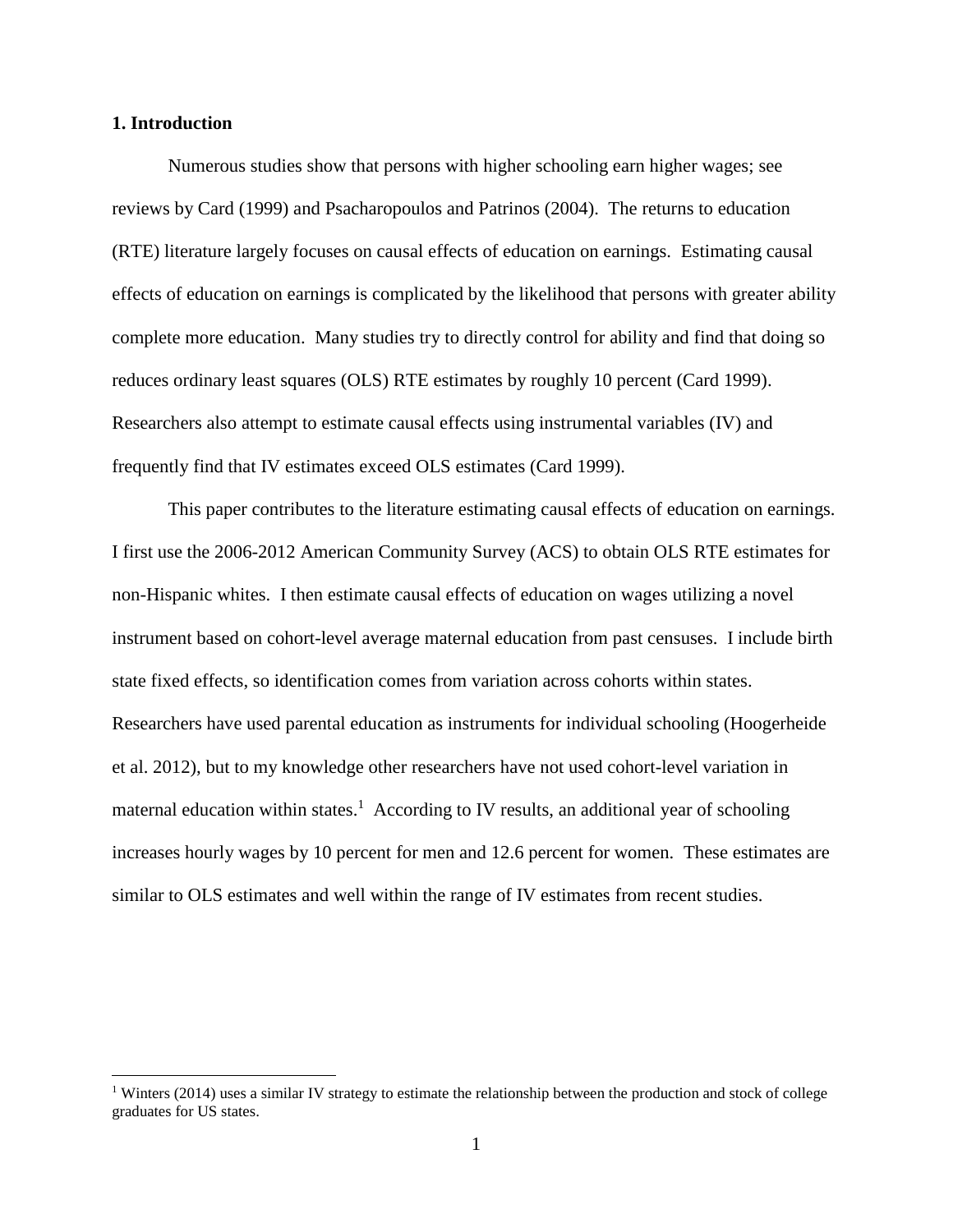#### **2. Data and Empirical Approach**

I regress log wages on schooling and other variables:

$$
\log W_{iscta} = \alpha + \beta \text{Schooling}_{iscta} + \delta_s + \varphi_c + \theta_t + \pi_a + \varepsilon_{iscta} \tag{1}
$$

, where  $\log W_{iscta}$  and *Schooling*<sub>iscta</sub> are the log wage and years of schooling of person *i* from birth state s and year-of-birth cohort c observed in survey year t at age  $a$ . State fixed effects  $(\delta_s)$ control for persistent differences across birth states; identification comes from differences across cohorts within states. I include dummy variables for survey year  $(\theta_t)$ , age  $(\pi_a)$ , and year of birth  $(\varphi_c)$ . I cluster standard errors by birth state.

Data for individual wages and education come from the 2006-2012 ACS accessed from IPUMS (Ruggles et al. 2010). Respondents report annual wage and salary income over the past 12 months and I examine log annual wages as one dependent variable. Many studies are primarily interested in log hourly wages and I consider this as another dependent variable. I also examine log annual hours worked.

I compute hourly wages as annual wages divided by estimated annual hours. The ACS reports usual hours worked per week and provides information on weeks worked the previous year. For 2006-2007, the ACS reports the actual number of weeks worked, but in 2008 the ACS began reporting weeks worked only in intervals. I computed mean weeks worked by sex for each interval in 2006-2007 and assign those interval means to all persons within the interval for the entire sample period.<sup>2</sup> I then multiply usual hours per week by the estimated number of weeks worked to compute annual hours worked. I divide annual wages by annual hours to get hourly wages.

 $2$  Interval means are used for 2006-2007 to preserve comparability with other years.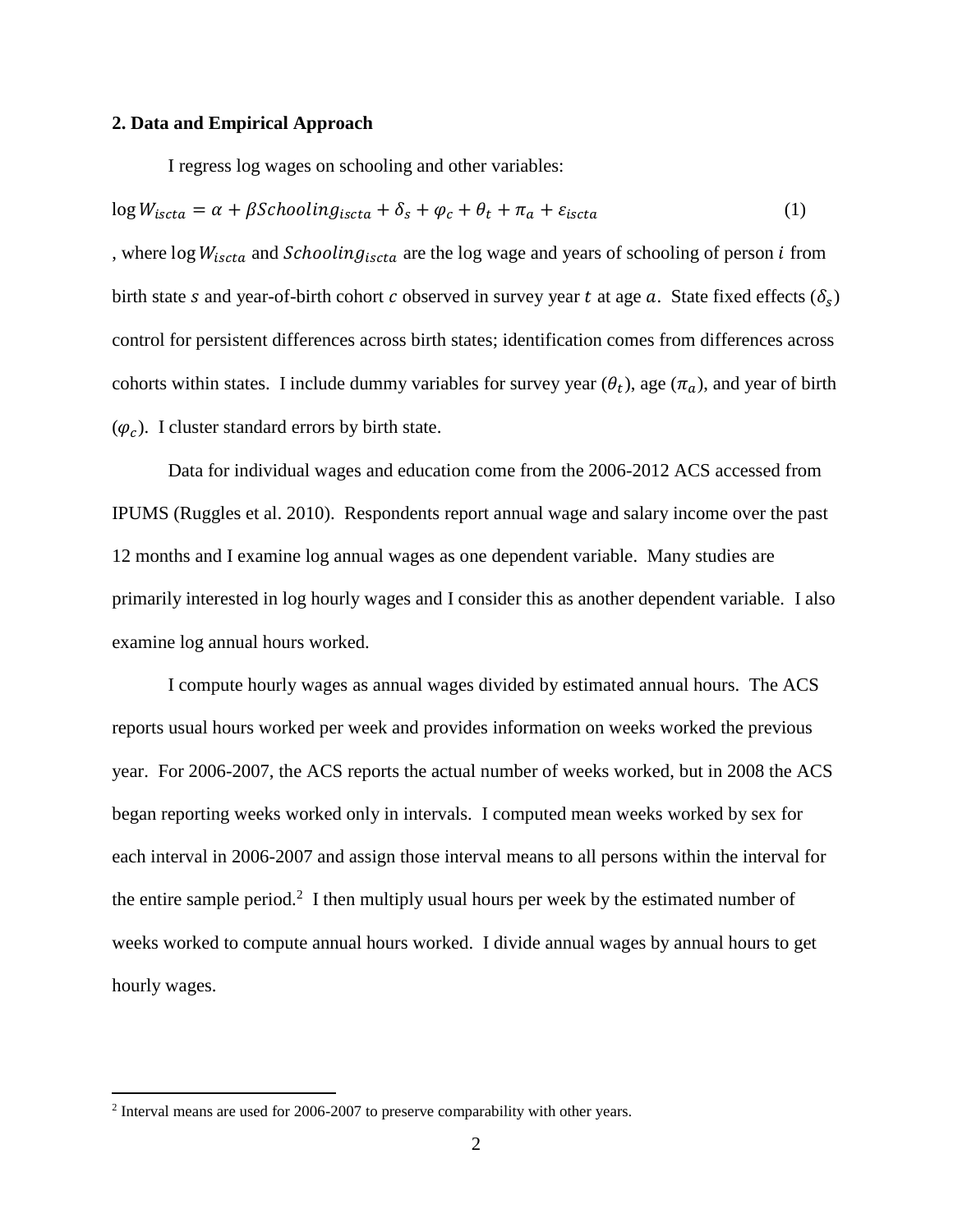The ACS reports the highest level of education for each individual. I convert this to years of schooling based on the normal time required. The ACS also reports individual age and state of birth. I compute each individual's year of birth as the difference between the survey year and age at the time of the survey.

The sample is restricted to non-Hispanic whites born in the 50 U.S. states with hourly wages between \$5 and \$500 and excludes self-employers. The minimum wage exceeded \$5 per hour throughout this period, so wages below \$5 likely result from measurement error. Similarly, some workers have very high wages and are excluded to prevent them from disproportionately affecting the results. I also restrict the sample to persons at least age 25, and the instrument used restricts the sample to persons born since 1963; I restrict the OLS sample to these same birth cohorts to facilitate comparability. The oldest cohorts reach age 49 by 2012.

I first estimate equation (1) using OLS, but the main contribution comes from 2SLS. Individual education is likely correlated with unobserved ability, which would upwardly bias OLS estimates. The 2SLS estimates instrument for individual schooling using mean maternal schooling by birth state and cohort computed from the 1980 and 1990 decennial census 5% PUMS.<sup>3</sup> I merge cohort-level maternal education to relevant cohorts in the 2006-2012 ACS by birth state and year of birth. A large literature finds strong positive effects of maternal education on child education (Behrman and Rosenzweig 2002; Björklund and Salvanes 2011).

Maternal education is only measurable for persons living in the same household as their mother. Since individuals often move out of their parents' houses starting at age 18, maternal

<sup>&</sup>lt;sup>3</sup> I could use paternal education as an instrument, but many children live apart from their father, so cohort-level paternal education is likely a less reliable instrument.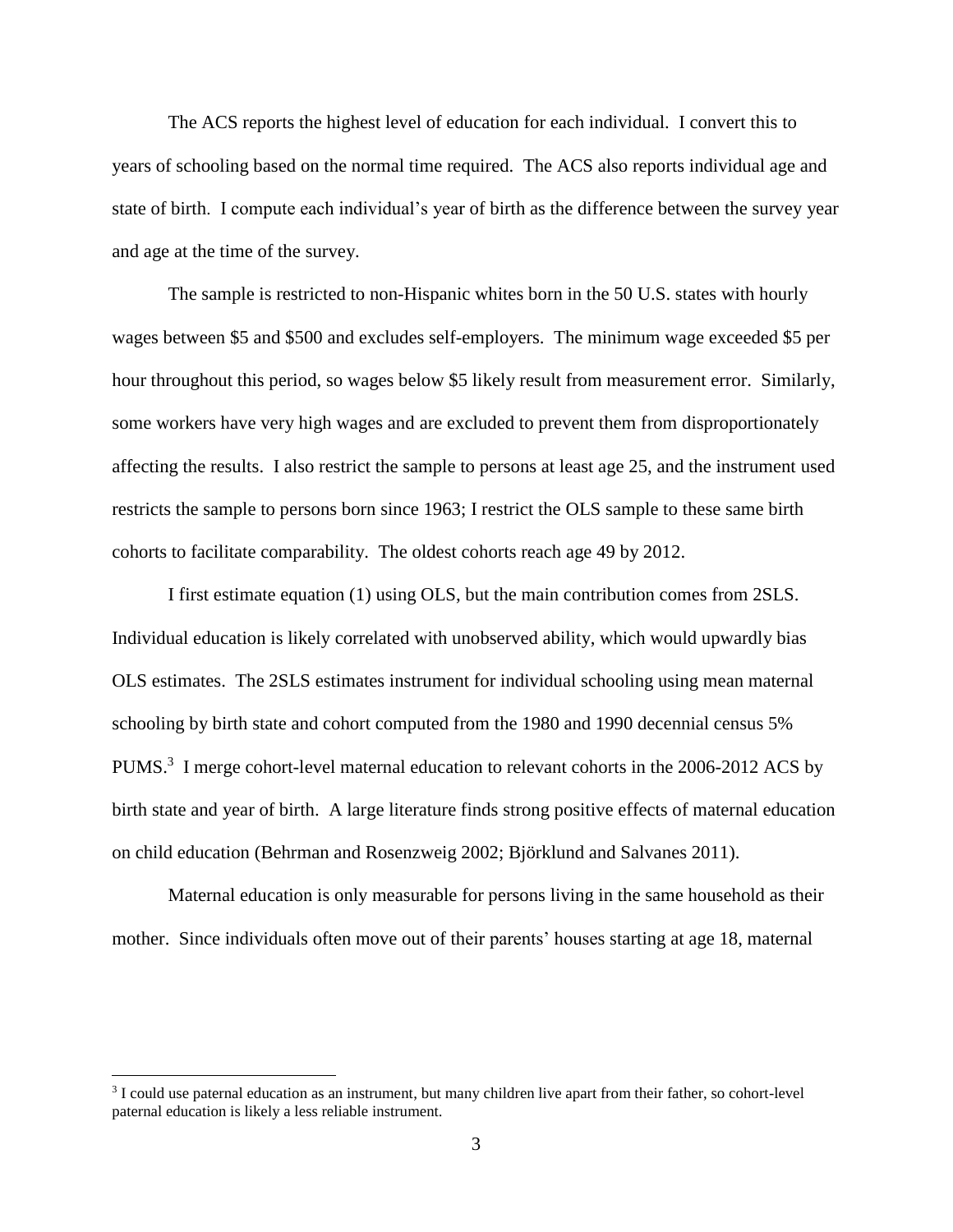education is measured only for children age 17 or younger in the 1980 or 1990 census surveys. This restricts the instrument to persons born in 1963 or later.<sup>4,5</sup>

Some children do not live in the same household as their mother, and some live with a stepmother or adoptive mother. I treat all "mothers" in the same household as their children equivalently. Children who live with no mother are excluded. Fortunately, 93 percent of children ages 0-17 have a "mother" in the household so cohort-level maternal education is reasonably accurately estimated. To match the ACS analysis sample, I restrict the maternal education sample to non-Hispanic white children. For children with maternal education available, I compute mean years of schooling of their mother by state-of-birth and year-of-birth cohort.

A valid instrument is both relevant and exogenous. Relevant means that the instrument is strongly correlated with the potentially endogenous explanatory variable, i.e., the maternal education instrument should have a strong statistically significant effect on schooling in the first stage of the 2SLS regression. I test this assumption below. Exogeneity means the instrument is uncorrelated with the error term in the log wage equation. With only one instrument, I cannot test the exogeneity condition, but one can intuitively argue that the cohort level maternal education instrument is likely exogenous. First, the instrument is measured using 1980 and 1990 data and the dependent variable is first observed in 2006, so the instrument is not affected by contemporaneous labor market conditions that jointly affect recent employment and education outcomes. More importantly, the instrument is measured as a cohort-level mean using a five

<sup>4</sup> One could use the 1970 Census for older cohorts, but I decided against doing so because the 1970 sample is smaller and would produce noisier measures. Older cohorts are also closer to retirement and create additional complications.

<sup>5</sup> Cohorts born 1973-1980 were under age 18 in both 1980 and 1990. I measure maternal education levels for these cohorts using the 1990 census, but using the 1980 census for these produces similar results.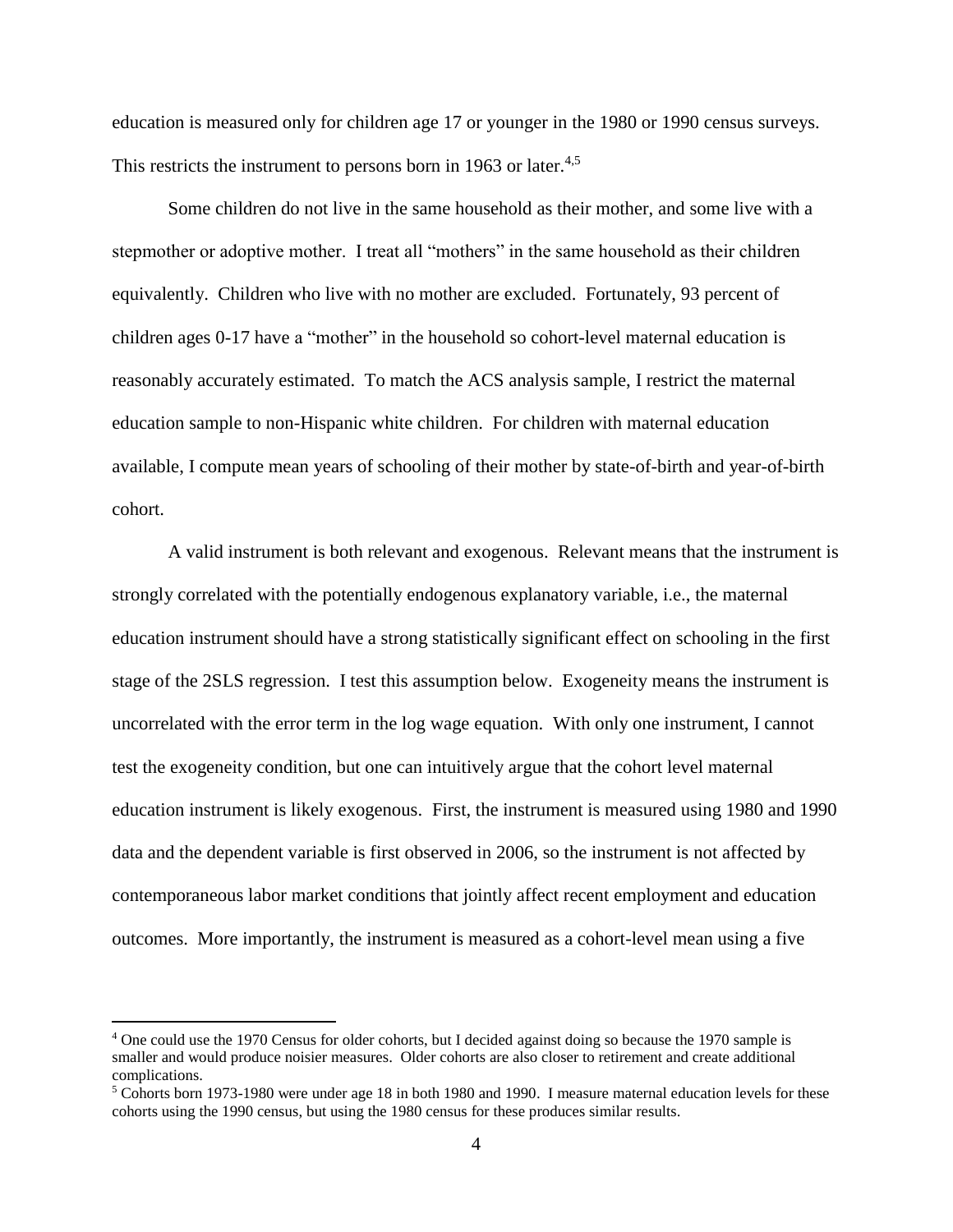percent sample of the population. Thus, it is not directly based on the actual mothers of ACS respondents.<sup>6</sup> Using actual mothers' education could be problematic if unobserved maternal ability is correlated with both maternal education and unobserved child ability. But because the instrument uses cohort-level means of maternal schooling levels, it is based on average maternal education among one's peers. Furthermore, regressions include state-of-birth and year-of-birth fixed effects, which account for unobserved differences across birth states and years. Identification comes from cohort-level variation in maternal education within birth states. This variation is likely due to largely random factors such as state and local education policies and changing expectations about female education, labor force participation, and fertility that affected states differently at different times.

#### **3. Empirical Results**

Panel A of Table 1 presents OLS estimates.<sup>7</sup> Schooling has a statistically significant positive effect on annual wages, annual hours worked and hourly wages of both men and women. For men an additional year of schooling increases annual wages by 12.4 percent, annual hours by 2.8 percent and hourly wages by 9.7 percent.<sup>8</sup> For women schooling increases annual wages by 13.4 percent, annual hours by 2.7 percent, and hourly wages by 10.7 percent.

Panel B presents 2SLS results. The first stage is estimated separately for men and women but does not differ between the three second-stage outcomes. The instrument significantly increases schooling; first-stage instrument F-statistics exceed 10, minimizing weak instrument concerns (Angrist and Pischke 2009).

<sup>6</sup> Five percent of the ACS sample is included in the census data, but we cannot link persons across surveys.

<sup>7</sup> Analysis was conducted using Stata MP 13.0.

<sup>&</sup>lt;sup>8</sup> Because of properties of logs, these two coefficients sum to equal the effect on annual wages with slight rounding error.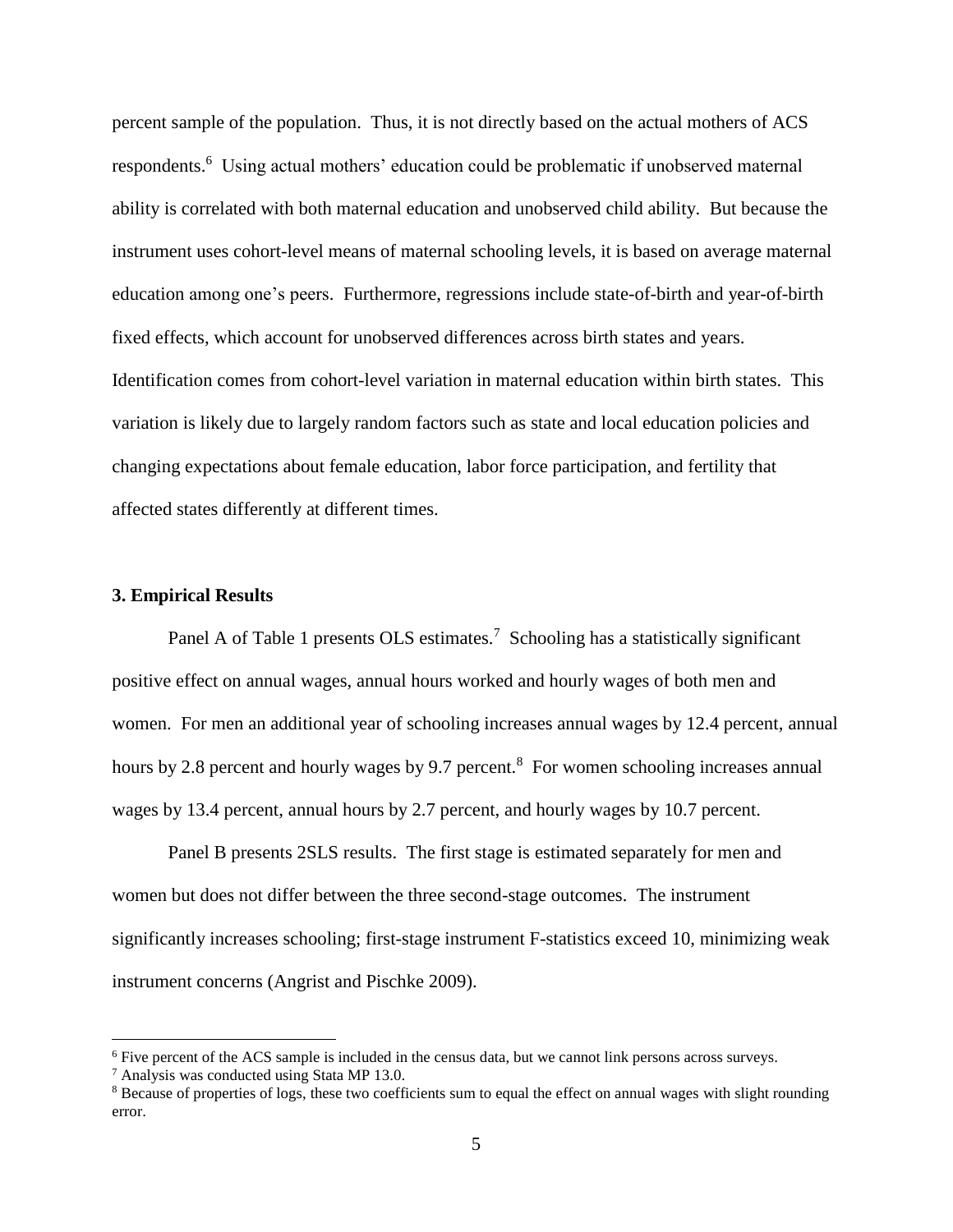Male 2SLS coefficients are similar to OLS. Annual wages and hourly wages coefficients are statistically significant at the five percent level. The coefficient for annual hours is statistically insignificant. An additional year of schooling increases male annual wages by 12.7 percent and hourly wages by 10.0 percent.

Female 2SLS coefficients are somewhat larger than OLS. The 2SLS coefficient for hours worked of 0.080 is more than twice the OLS magnitude but is imprecisely estimated and not significantly different from zero. Of greater interest, IV results indicate that an additional year of schooling increases female annual wages by 20.7 percent and hourly wages by 12.6 percent; both effects are significant at the one percent level. These may exceed corresponding OLS estimates because of measurement error in education attenuating OLS coefficients toward zero (Block et al. 2012). However, 2SLS produces larger standard errors than OLS because the instrumentinduced variation in schooling is much less than the total variation in schooling; e.g., first-stage  $R<sup>2</sup>$  is less than 0.03. Consequently, 2SLS and OLS coefficient estimates are not statistically significantly different.

#### **4. Conclusion**

This paper examines effects of schooling on worker wages. I instrument for schooling using cohort-level mean maternal schooling. 2SLS results suggest that an additional year of schooling causally increases hourly wages by 10.0 percent for men and 12.6 percent for women.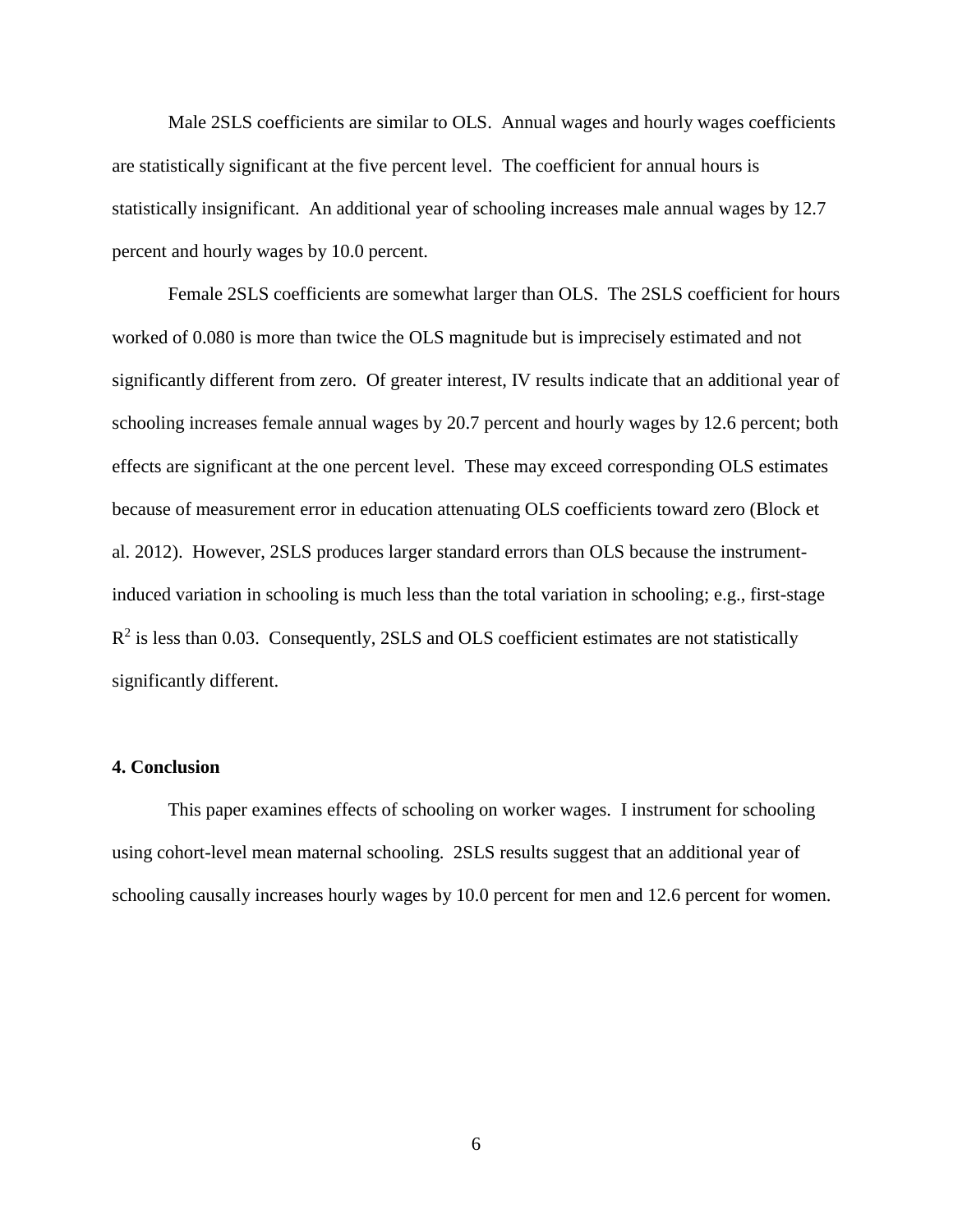#### **References**

- Angrist, J.D., Pischke, J.S., 2009. *Mostly Harmless Econometrics*. Princeton: Princeton University Press.
- Behrman, J.R., Rosenzweig, M.R., 2002. Does increasing women's schooling raise the schooling of the next generation? *American Economic Review*, 92(1), 323-334.
- Björklund, A., Salvanes, K.G., 2011. Education and family background: Mechanisms and policies, in: Hanushek, E., Machin, S. Woessmann. L. (Eds.), *Handbook of the Economics of Education*, *Vol. 3*, Elsevier, 201-247.
- Block, J.H., Hoogerheide, L., Thurik R. 2012. Are education and entrepreneurial income endogenous? A Bayesian analysis. *Entrepreneurship Research Journal*, 2(3): 1-27.
- Card, D., 1999. The causal effect of education on earnings, in: Ashenfelter, O., Card, D. (Eds.), *Handbook of Labor Economics, Vol. 3*, Elsevier, 1801-1863.
- Hoogerheide, L., Block, J.H., Thurik, R., 2012. Family background variables as instruments for education in income regressions: A Bayesian analysis. *Economics of Education Review*, 31(5): 515-523.
- Psacharopoulos, G., Patrinos, H.A., 2004. Returns to investment in education: A further update. *Education Economics*, 12(2): 111-134.
- Ruggles, S.J., Alexander,T., Genadek, K., Goeken, R., Schroeder, M.B., Sobek, M. 2010. Integrated Public Use Microdata Series: Version 5.0 [Machine-readable database]. Minneapolis: University of Minnesota.
- Winters, J.V., 2014. The production and stock of college graduates for U.S. states. Working Paper.